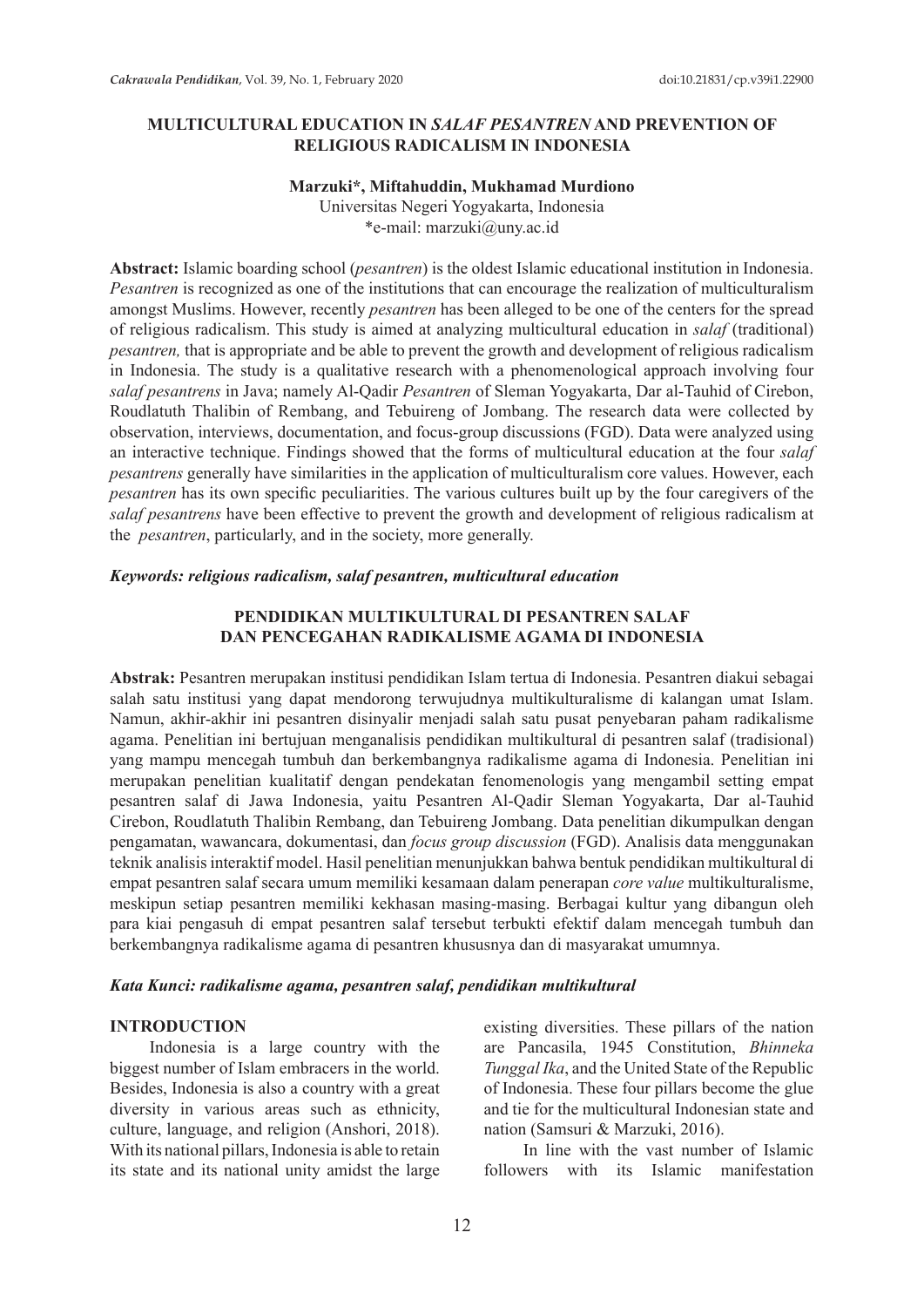differences in Indonesia, there have come to surface various factions of the Moslem that polarizes into different streams and sects of religion. Differences in these streams and sects are marked by the differences in the ways the believers carry out their religious teaching and practices which then raise group sentiments and fanaticism. From here there emerge defenders of groups that often tend to overact leading to the claim that their groups are the rightest and that other groups are inferior, or even lost. In order to sustain the existence of the specificity of their stream and sect, these groups try to strengthen their positions by using religious arguments and indoctrinate their members so that they keep staying amidst the development of the existing thoughts. A certain number of the Moslem groups often take such an extreme measure in defending their groups that they do not hesitate to be radical and commit violence.

In a country where the majority of the population are Moslems, education becomes an important factor to ensure that the Islamic religion with all its teachings is guarded and inherited from generation to generation in a good way. It is for this purpose that education institutions are needed to facilitate the running of the Islamic learning. The oldest institution that is built to fulfill this function is the *pesantren* (Islamic boarding school) with all its forms and variations. In the colonilizaton era, *pesantren* has the main role as the centre of Islamic education in Indonesia with all its other roles and functions (Qomar, 2002; Srimulyani, 2012; Maksum, 2015). Wahid, Suwendi, & Zuhri (1999) maintains that the *pesantren* is present to respond to the social situations and conditions that tend to be faced with moral decadences. The *presence* of the *pesantren* is needed as an agent of change to release the society from moral degeneracy, invasion, and poverty. In the development, Moslem figures continue to build modern education institutions called *madrasah*, and also schools (Steenbrink, 1994).

The *pesantren* is characterized by the existence of an institution, led by a *kiai* (cleric) in a location with a mosque as the centre for the learning processes, facilitated with a boarding house for the *santris* (students) and a house for the cleric, and using the "yellow book" as the instructional manual. According to Bisri (2007), in addition to these physical characteristics, a *pesantren* is also marked with the full independence and loyalty of the *santri* to the *kiai*, which is often cynically called a cult or veneration.

Generally, there are two types of *pesantren* in the community: the *salaf* (traditional) and the *khalaf* (modern). The *salaf pesantren* is that which still holds traditional values and has the potentials for multicultural awareness. The *khalaf pesantren*, meanwhile, is that which does not hold tightly to the traditional values and that follows the development of modern educational institutions so that it often ignores multicultural values. In its further development, then, not a few *pesantren salaf* adopts the systems of the *pesantren khalaf* so that they become *pesantren salaf* which is *khalaf*, or mixed or integrated *pesantren* (Maksum, 2015). Dhofier (1994) identifies some characteristics of the *salaf pesantren*, especially in terms of the learning system and materials. A prominent characteristic is the use of the "yellow book" as the instructional material, techings written by clerics of the *Syafi'iyah* stream, on paper of the yellow colour. This is the formal teaching given in the *salaf pesantren*.

The local wisdom and rationality have so far been understood as the traditional custom of the *pesantren*. Accordingly, any concepts of development for the *pesantren* should departs from this traditions so that there will be no historical breakage (Dhofier, 1994; Qomar, 2002; Mohammad, 2010). It is this *salaf pesantren* that is regarded as continuing the tradition of the teachings of *Walisongo* that upholds the values of tolerences in the teachings of Islam (Basri, 2014).

The *pesantren* has experienced a rapid development dynamic so that a number of *pesantrens* have emerged in the line of the views and convictions of the teachers and clerics. From this phenomenon, there surface new *pesantrens* with all characteristics that far deviate from the mainstream teachings that used to be established and taught down by earlier Islamic Scholars with all the traditional and multicultural characteristics. These new *pesantrens* tend to be characterized as radical, exclusive, and intolerant (Ma'arif, 2011). The most recent information (2018) from the National Body of Terrorism Combat (BNPT) indicates the involvement of 19 *pesantrens* radical movements including the *santris* and teachers (Armenia, 2016).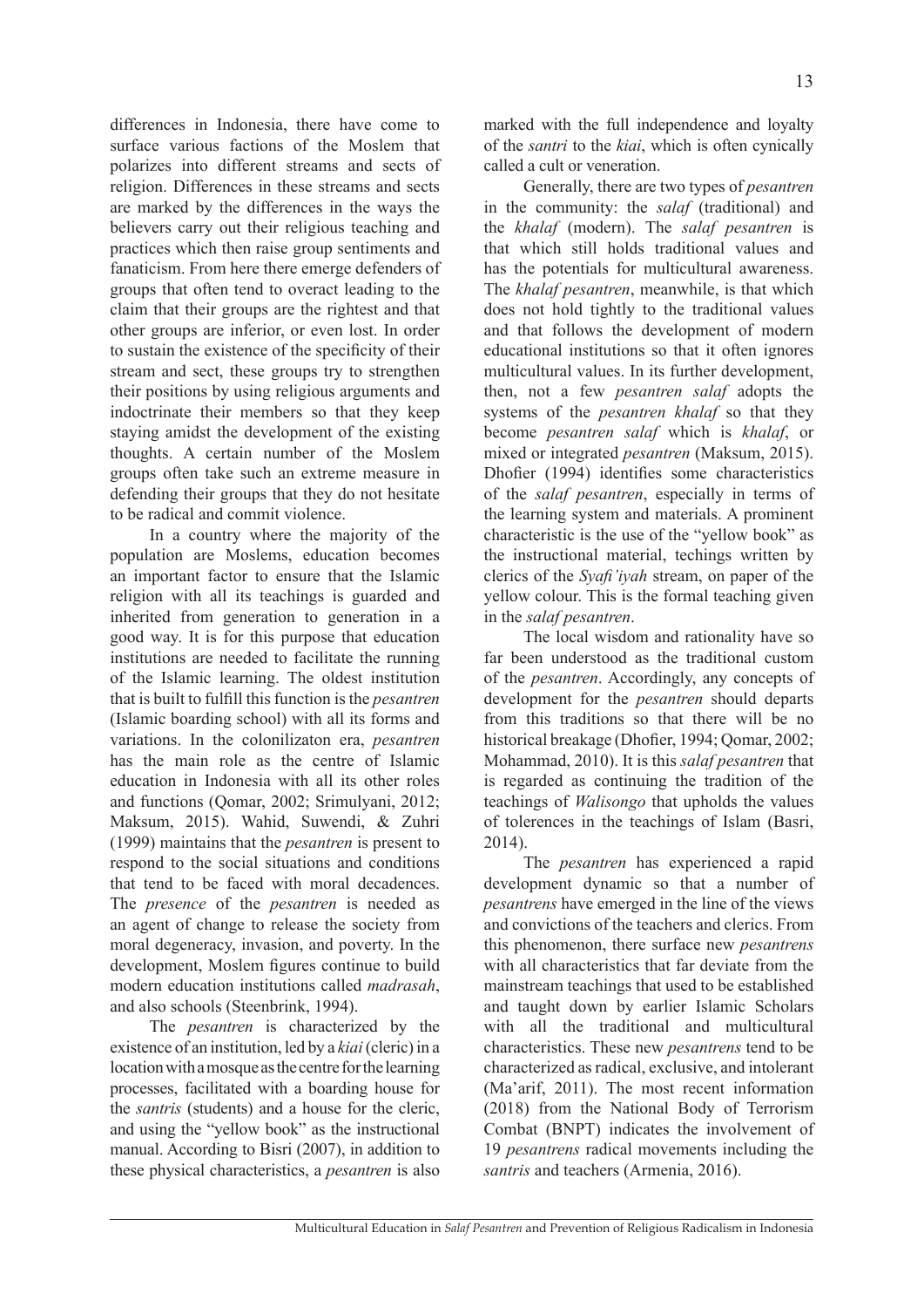Generally, the *pesantren* has become an Islamic education centre that is able to bequeth reliable Islamic traditions from generation to generation. The *pesantren* is even acknowledged as one of the bodies that are able to support the realization of multiculturalism within the believers who uphold the values of tolerence and diversities. However, in flow with the advances of time, the *pesantren* has also experienced development in its roles and functions. This development cannot be separated from the perpectives and efforts from the part of the teachers and clerics. Teaching materials, for examples, are solely dependent on the decisions of the teachers as there is no prescribe curriculum to follow. Consequently, some *pesantrens* can then become the places of the transmission of teachings that deviate from the mainstream such as those that are radical and intolerent towards particular groups (Susanto, 2007; Darmadji, 2011; Masduqi, 2013; Kusmanto, Fauzi, & Jamil, 2015).

The presence of mainstream *pesantrens* with traditional and multicultural characteristics becomes important to be discussed in line with the booming trends of radicalism in *pesantrens*. Radical movements in Islam are initially motivated by theological and ideological convictions represented by the *Khawarij.* They do not hesitate to claim that their group is the rightest and others are faulty or, even, sinful. The *Wahabi* sect in Saudi Arabia performs the same movement as the *Khawarij* did. From here, this group carries out radical actions that are full of violence such as murdering Moslems who are not of their group or belief stream (Salamé, 1997). In the modern era, the emergence of *al-Qaidah* ideologies commanded by Osama bin Laden indicates the strength of the radical ideological doctrines that trigger the emergence of other movements in other countries such as the ISIS (*Islamic State of Iraq and Syria*), IIS (Indonesia Islamic State), *Jama'ah Islamiyah*, and others (Mufid, 2013; Sasongkojati, 2016). Education in the *pesantren* must, therefore, coloured with features that uphold cultural diversities and varieties. It is in this connection that multicultural education must be developed in the *pesantren* for the instigation of inclusive, tolerant attitudes and behaviours that highly uphold peace.

Multicultural education is one that produces learners to have the characteristics of local wisdom and tolerance; it is important to run education that produces learners who have inclusive views. It is multicultural education that will develop citizens who have nationalistic values that will help defend the unity of the nation from disintegration threats. If realized in educational systems of the religious favours, multicultural education is believed to be able to help students to acquire moderate and inclusive thoughts. Developing societies of this characteristic is important for Indonesia whose population is multiethnic, multireligious, and plural. Multicultural education is appropriately given since the early ages of the students such as at the elementary education level (primary and junior secondary schools) so that students acquire inclusive and tolerant thoughts early in their development. Some studies show significant influences of the running of multicultural education treatment towards the avoidance of radicalistic thoughts (Bahruddin, Rosyadi, & Edy, 2018). Studies on the growth of radicalism in the *pesantrens* and efforts to curb it have been presented in the early part of this writing.

The present study is aimed to describe how multicultural education is implemented in the *salaf pesantren* and to analyze how multicultural education in the *salaf pesantren* is able to prevent the growth and movement of religious radicalism in Indonesia. Compared to earlier studies, the present study attempts to look at one different type of multicultural education, the one that is implemented in *salaf pesantrens* of which one of the main goals is to prevent the growth of religious radicalism. It is expected that results of the study can be used as one stepping stone for educators, education institutions, and the government to implant multicultural values in religious education learning so that students will not be trapped into lines of thoughts that are radical, extreme, exclusive, and peace threatening.

# **METHOD**

The study used a phenomenological approach. The issues of religious radicalism have become trending topics in various countries, including Indonesia. It is not free from the problems of religious radicalism so that this has become one of the points of attention for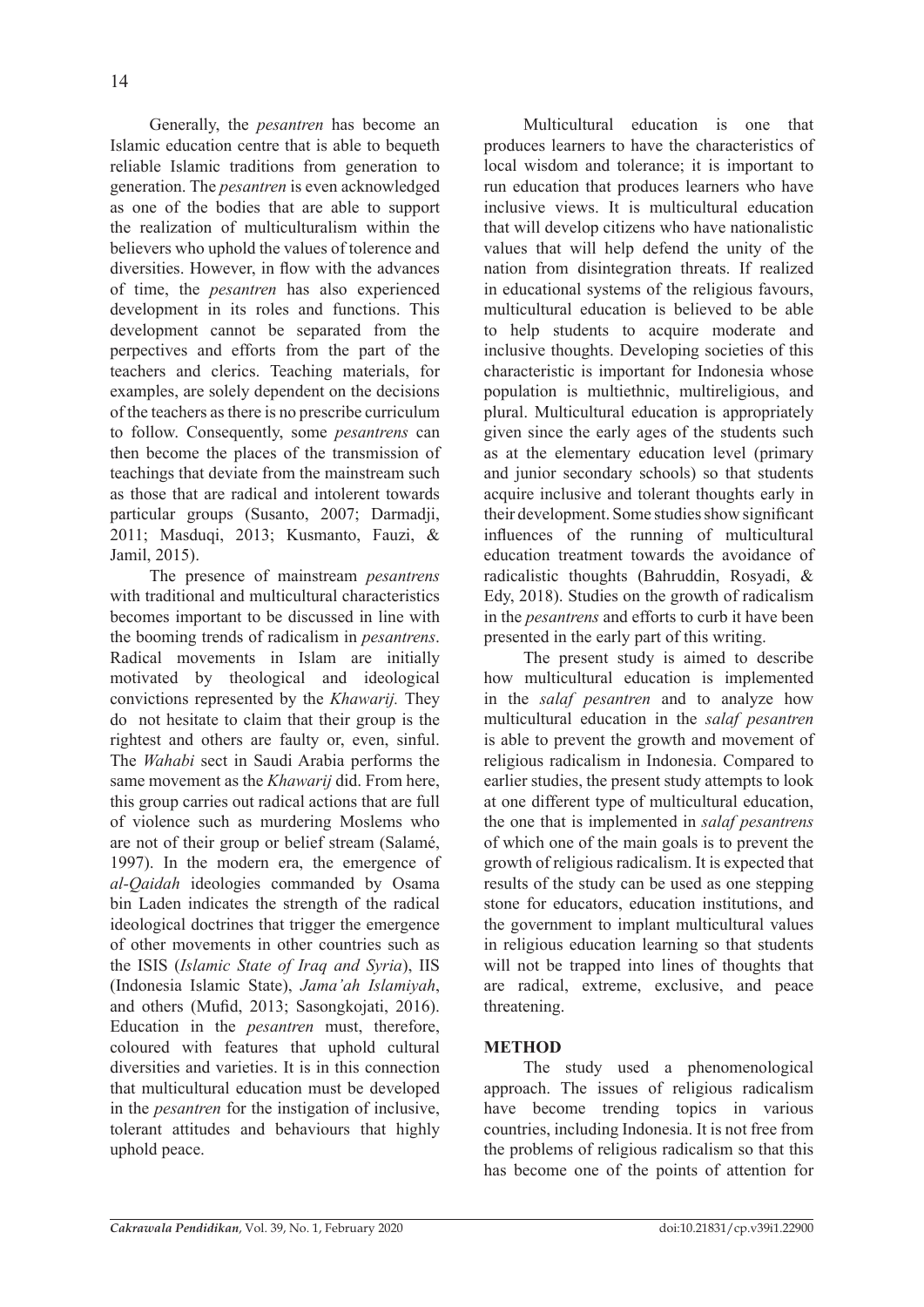the Government of Indonesia to find solutions. From research (Armenia, 2016; Darmadji, 2011; Kusmanto et al., 2015; Susanto, 2007), it has been concluded that some *pesantrens* have become one of the places for the growth of radical religious radicalism in the Islamic teachings. It is from these grounds that the present study is intended to show that *salaf pesantrens*, that implement multicultural education, is able to prevent this religious radicalism.

The subjects of the study included *kiais*  (clerics), *ustazes* (teachers), and *santris* (students) of four *salaf pesantrens* in Java, and some intellectual figures who have the backgrounds of *pesantren* education that still maintains the *salaf* characteristics. Since there are so many *pesantrens* spread all over Java, one was taken from each province considered as valid enough to represent the rest. In Yogyakarta Province, choice was given to Al-Qadir *Pesantren* located in the village of Tanjung Wukirsari, Cangkringan, Sleman Regency Yogyakarta; in East Java, Tebuireng *Pesantren* in Jombang Regency; in West Java, Dar al-Tauhid *Pesantren* in Cirebon City; and in Middle Java, Raudlatuth Thalibin *Pesantren* in Rembang Regency. The main informants in this study were caregivers in the four salaf pesantren, namely Masrur Akhmad M.Z., caregiver of Al-Qadir *Pesantren*, Husein Muhammad, one of the caregivers of Dar al-Tauhid *Pesantren*, one of administrators of Raudlatuth Thalibin *Pesantren*, and one of administrators of Tebuireng *Pesantren.*

Data were collected by observation, interviews, focused group discussions, (FGD), and documentation. The reseacher took the role as the main data collector devised with instrument guides for the observation, interview, focus group discussion. Data were verified for validity measures by way of cross-checking. Data analyses were carried out using the interactive model of qualitative analysis technique from Miles & Huberman (1992). The steps taken are data collection, data reduction, data display, and data verification or drawing conclusions.

## **FINDINGS AND DISCUSSION Findings**

In principle, a *pesantren* is a social religious institution functioning as an education venue for the Moslems to learn more about the religious knowledge and practices. There are four *salaf*  *pesantren* to become the subjects of the study; namely Al-Qadir of Yogyakarta, Dar al-Tauhid of Cirebon, Raudlatuth Thalibin of Rembang, and Tebuireng of Jombang. The Al-Qadir *Pesantren* is located in the village of Wukirsari, the district of Cangkringan, the regency of Sleman, and the province of Yogyakarta. It is erected in 1990 by Masrur Akhmad, MZ. The *pesantren* posts the vision and responsibility of building the characters and morals of the society to become more Islamic.

As a *salaf pesantren*, the education system implemented in the Al-Qadir *Pesantren* of Yogyakarta maintains the *salaf* characteristics. The *pesantren* has not opened formal education systems running the curricula of the state or of the Ministry of Religious Affairs. It seems that they will never open formal education programs since there are many formal schools around such as primary schools, junior high schools, senior high schools, and even universities. Many of the *santris*, however, go to formal schools outside the *pesantren*. They go to an elementary school, junior high school, or senior high school nearby. Some of them go to the universities such as Islamic University "Sunan Kalijaga", Yogyakarta State University, and Gadjah Mada University. As characteristics of *salaf pesantrens*, the Al-Qadir *pesantren* uses the 'yellow book" of various topics and levels as the main instructional modules. All the "yellow book" textbooks are taught by using the *sorogan* and *bandongan* systems. Up to the present time, the *bandongan* classes are still run by the *kiai*, Masrur Ahmad M.Z. on specific scheduled sessions. The learning of the *bandongan* system is carried out in *halaqah* formats in the main hall of the *pesantren*. The Al-Qadir *Pesantren* also runs sessions of memorizing the Koran.

The Dar al-Tauhid *Pesantren* is located in the village of Jungjang, the district of Arjawinangun, the regency of Cirebon. Erected by Sanawi bin Abdullah bin Muhammad Salabi, the *pesantren* has played a big role in maintaining harmony in the midst of the diverse communities in the vicinity (Manfaat, 2013). On the death of Sanawi bin Abdullah bin Muhammad Salabi, leadership was continued by his son, Ibnu Ubaidillah Syathori, planked by some *kiais* like Husein Muhammad, Ahsin Sakho, Khozin Nasuha, and Marzuki Wahid (Manfaat, 2013). Two of these *kiais* are productive in promoting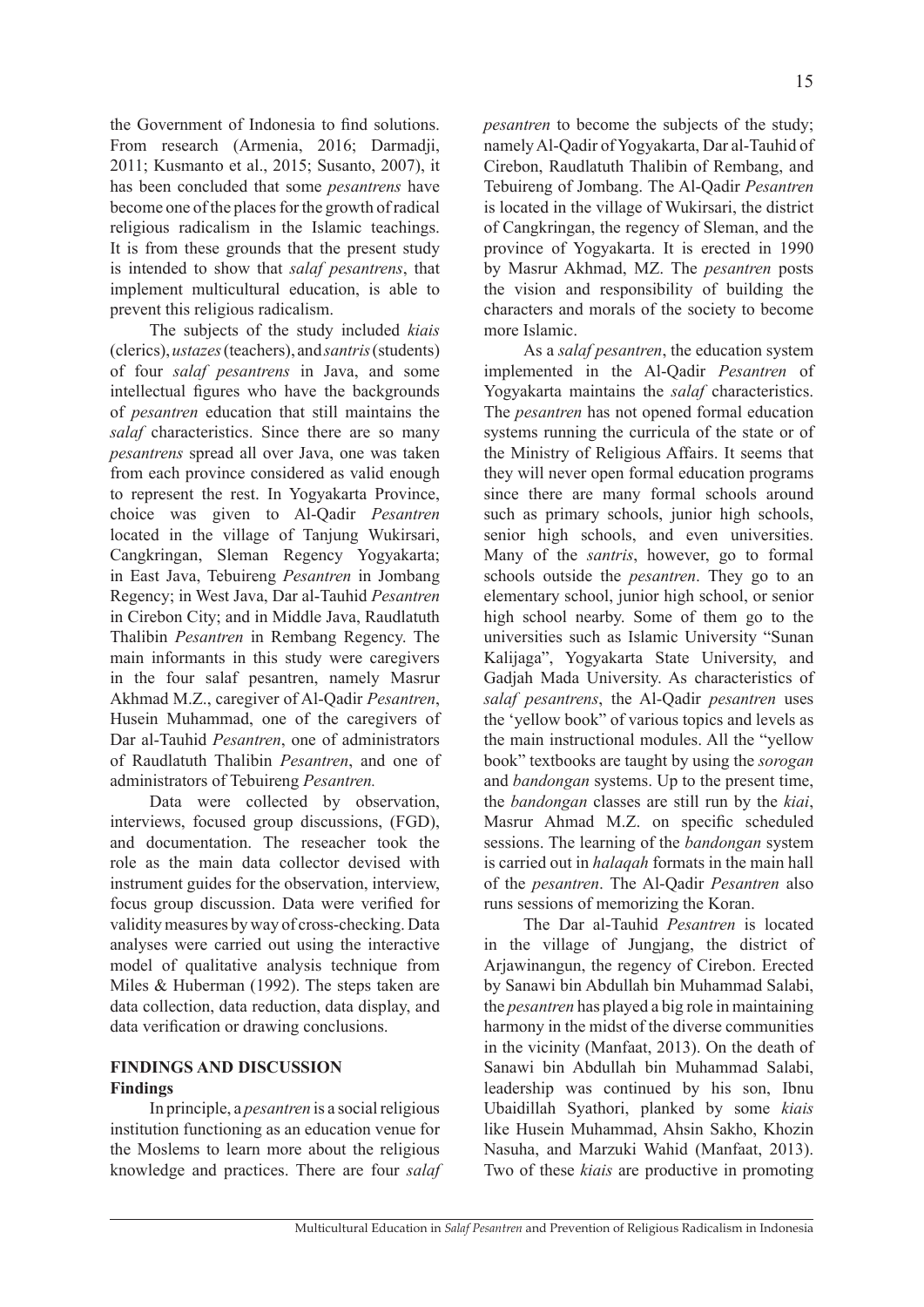pluralism and multiculturalism to build harmony in the community's life by writing articles and books. Muhammad maps various inequality of relations between men and women through a variety of references carefully and critically, in 2004 he presents material related to the arguments in the Qur'an and the hadith of the Prophet Muhammad that as a religion *rahmatan lil al'alamin*, Islam also respects women. In 2011, he studies how prominent Muslim scholars in the fields of *kalam* (theology), *fiqh* (law), and *tasawuf* (mysticism) understand and approach religion from different disciplinary angles, in a way that may be considered to go beyond mainstream religious discourse. Meanwhile, Wahid (1999) describes the dimensions of thought, especially in science, the tradition of the study of the traditional books, teaching methods, and the patterns of *pesantren* culture that are thick with multicultural problems. Moreover, he examines some of the roles and positions of the Compilation of Islamic Law in Indonesia before the state (New Order) both from the perspective of the formation strategy, material, implementation, and functions of law (Wahid, 2001) and the compilation of Islamic Law and Counter Legal Druft of Compilation of Islamic Law from the perspective of legal politics in Indonesia (Wahid, 2004).

In addition to running the *salaf* teaching, the Dar al-Tauhid also opens formal education programs. In practice, the education models come into two types, namely the *sorogan* and *bandongan* model and the classrooom model or *madrasah* stream with distinct levels and curricula. Nevertheless, all programs still belong to the *salafi* teaching since all materials still contain materials from the "Yellow Book". It is true that the *madrasah* stream has adopted modern education with classes and curricula that are distintive and directive. It is for this reason that this system is called a mixed model (between *salaf* and modern). The education systems in this *pesantren* can be categorized into: (1) purely *salafi*; learning is done through *sorogan* and *bandongan,* (2) *salafi* classical (or mixed); the learning of the "yellow book" is done by class levels of *Madrasah Diniyyah* of the *Ibtidaiyah* level, *Tsanawiyah*, *Aliyah*, and *Ma'had 'Aly*, and (3) formal model including *Madrasah Aliyah Nusantara* (curriculum from the Ministry of Religious Affairs), Junior High School-Plus (curriculum from the Ministry of Education), *Wathaniyah* Kindergartens, Dar al-Tauhid Play Groups, Special School A (for the blind), and Special School B (for the deaf).

Raudlatuth Thalibin *Pesantren* in Rembang Regency is erected by Bisri Mustofa in 1945. Now, it is run by his son, A. Mustofa Bisri. The *salaf* characteristics of this *pesantren* are still adhered but, for the educational programs, it slightly adopts the modern system while the *sorogan* and *bandongan* are still conducted. By the term "modern" here is meant to be similar to the Cirebon Dar al-Tauhid, that is, the learning of the "yellow book" is conducted in classes with distinct class levels and curricula. This model is called *Madrasah Diniah* (Religious School). The class levels are *I'dad* (preparatory), divided into Grade 1 and Grade 2 and *Tsanawiyah*, divided into Grade 1, Grade 2 and Grade 3. The *sorogan* and *bandongan* learning model has been the initial system in this *pesantren* before it develops into the *madrasah* system. However, as time passes, the three systems (*sorogan*, *bandongan*, and *madrasah*) run symultaneously and complete each other for the perfection of the *santris* in mastering the "yellow book".

The Tebuireng *Pesantren* of Jombang, 118 years old now, is erected by Hasyim Asy'ari in 1899 and is now led by his grandson, Shalahuddin Wahid (2006 – now). Dynamics of its journey include changes of the leadership, policies, constructions of infrastructures and fcilitities, numbers of *santris*, and education systems. The change typology of this *pesantren* is mainly concerned with the education and learning systems. Initially of the *salaf* type, in its dynamics, the *pesantren* can no more be called as *salaf* at all. Besides still clinging to the *salaf* education system, it adopts and applies modern education systems. It is therefore appropriate that, now, the *pesantren* is categorized into a mixed or integrated *pesantren* (between *salaf* and *khalaf*). The mixed characteristics can be seen from the implementation of the *sorogan* and *bandongan* models, a *salaf* characteristic, and the learning of the "yellow book", the *salaf* material. Meanwhile, the *khalaf* or modern features can be seen from its classical format in the learning management and the *madrasah* (modern school) format. The modern characteristic of the education system can also be seen from the adoption of the curricula which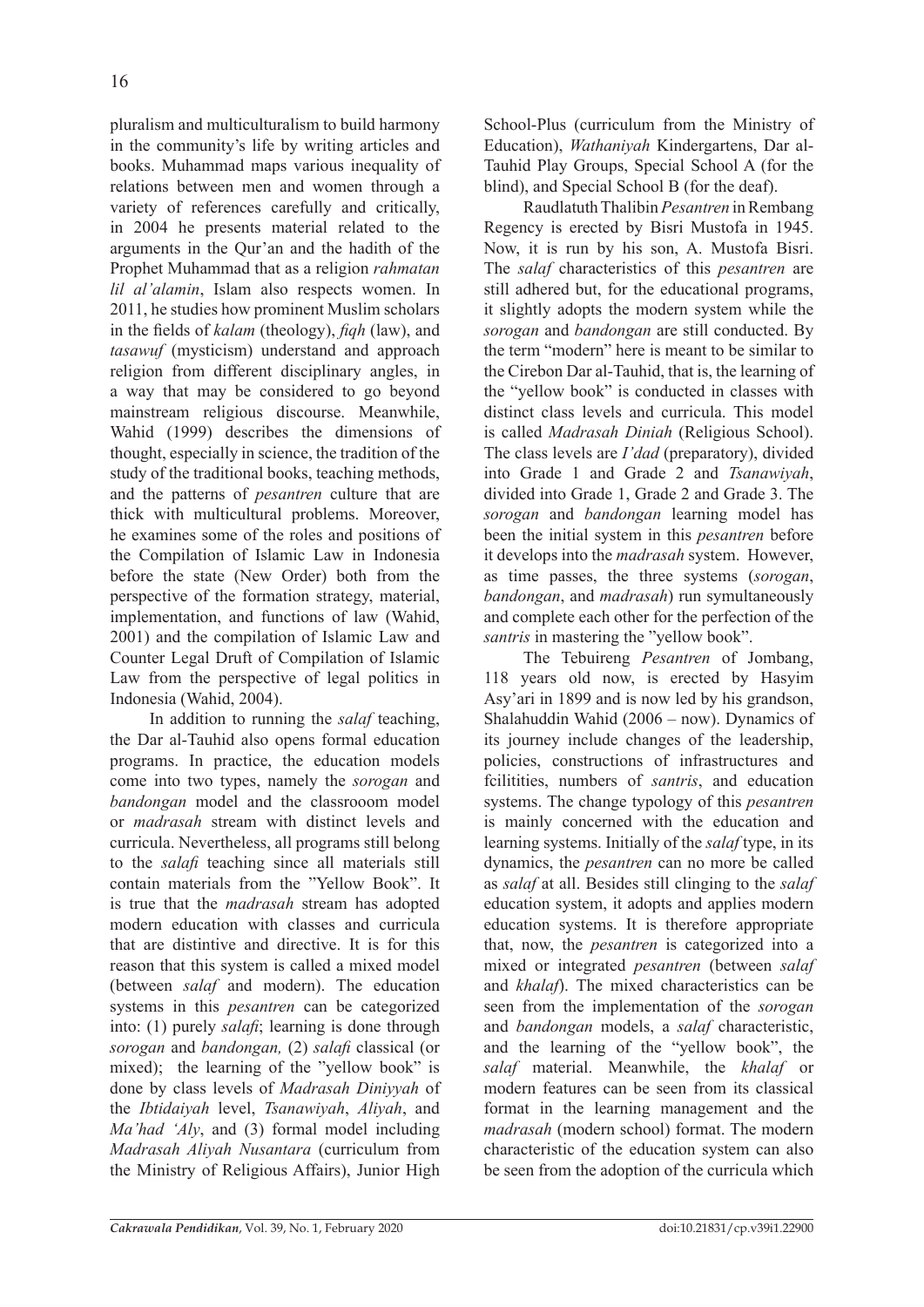come from the Ministry of Religious Affairs and Ministry of Education and Culture or the use of the of the instructional methods. The education systems applied by the *pesantren* are *Madrasah Tsanawiyah Salafiyah Syafi'iyyah*, *Madrasah Aliyah Salafiyah Syafi'iyyah*, Junior High School Wahid Hasyim A., Senior High School Wahid Hasyim A., Madrasah Mu'allimin, and Ma'had 'Aly Hasyim Asy'ari. These schools apply the same system and curriculum as other schools. The difference lies in the assertion of the instructional materials that are supplemented with substances from the "yellow book".

## *Discussion*

This research is focused on the forms of multicultural education implemented in the *salaf pesantren*. At the beginning some of the characteristics of the *salaf pesantren* have been confirmed. Wahid (2010) notes that the main characteristic of the teaching in the *salaf pesantren* is the emphasis on the literal study on a certain book through the reading of the book followed by the reading of other sources.

The individualistic system in the traditional Moslem teaching is called the *sorogan*, given to individual *santris* who have mastered the reading of the Koran. The principle method in the traditional teaching in the *pesantren* is called *bandongan* or *weton*. This method consists in the grouping of the *santris* from 5 to 500 listening to the cleric instructor reading, translating, explaining, and, often, analyzing Islamic books in Arabic. Each *santri* looks at his book and makes note on words and ideas that are difficult for him. The *bandongan* group is also called *halaqah* which means a circle of students under the mentoring of a teacher (Dhofier, 1994; Qomar, 2002; Thoriqussu'ud, 2012; Junaidi, 2017; Laili, 2018).

Another specific characteristic of the *salaf pesantren* is the extent of the devotion of the *santris* to the *kiai*. This devotion materializes on the full respect and obedience to the teachers and the *kiai*, the diligence and perseverance in learning accompanied with restraining conducts such as fasting, and the belief in grace (Kersten, 2011; Zuhriy, 2011). This phenomenon raises the sentiment that devotion of the *santris* to the *kiai* is an over-action, feudalistic, cultistic, and others. This view is, however, according to Bisri (2007), too simplistic, wrongly generalized, incorrect,

and discrediting the *kiais* who really are persons who live for the worship of God, and not for the sake of the praises from people. Bisri (2007) explains further that the *pesantren* belongs to the *kiai*. *Santris* come to the *pesantren* to live by themselves. There are even *santris* who come and live under the expenses paid by the *kiai*. It can be said that the *salaf kiai* devotes his life for the welfare of the *santris*. The *kiai* takes care of the *santris*, educate them, teach them, and pray for their welfare without any expectation of rewards; not only while the *santris* are in the *pesantren*, but also long after they plunge into the community lives.

One of the *salaf pesantren* studied was Al-Qadir *Pesantren* Tanjung Wukirsari Cangkringan Sleman Yogyakarta. Islamic teachings that are taught in the Al-Qadir *Pesantren* are those that are friendly, contextual, and appreciative of multicultural values that are in line with Islam traditions. Masrur Akhmad MZ., as leader of the *pesantren*, is fully knowledgable of how Islam teahings should be delivered in the place where he teaches the religion. Masrur takes into account the reality that the sociery around the *pesantren* are fond of Javanese cultures such as leather puppet shows, *jatilan* performances, *campursari* orchestra, *ketoprak* folk plays, and other traditional performing arts. The delivery models of the religious teachings are, therefore, similar to those of the *Walisongo*'s such as in the use of the stagings and festivals of *ketopraks*, music concerts, *musabaqah tahlilan*, *campursari*, shadow puppet, and *jatilan*. These activities take the involvement of the members of the communities and become the media of communication between the society members and the *pesantren* bring the them to the teachings of Islam (Mas'udi, 2015; Kholid, 2016; Luthfi, 2016; Rofiq, 2017; Zuhdi, 2012).

Since its establishment, the Al-Qadir *Pesantren* has never differentiated *santris* on the basis of origins, ethnics, languages, and socioeconomic backgrounds. There is only one factor that must be fulfilled, namely believing in Islam. What has been going in the *pesantren* becomes a true evidence that the *pesantren* is able to preserve the *santris'* differences in their cultures and give services the communities living around the *pesantren*.

In the present-day concepts, it can be said that the *pesantren* has sown seeds of strong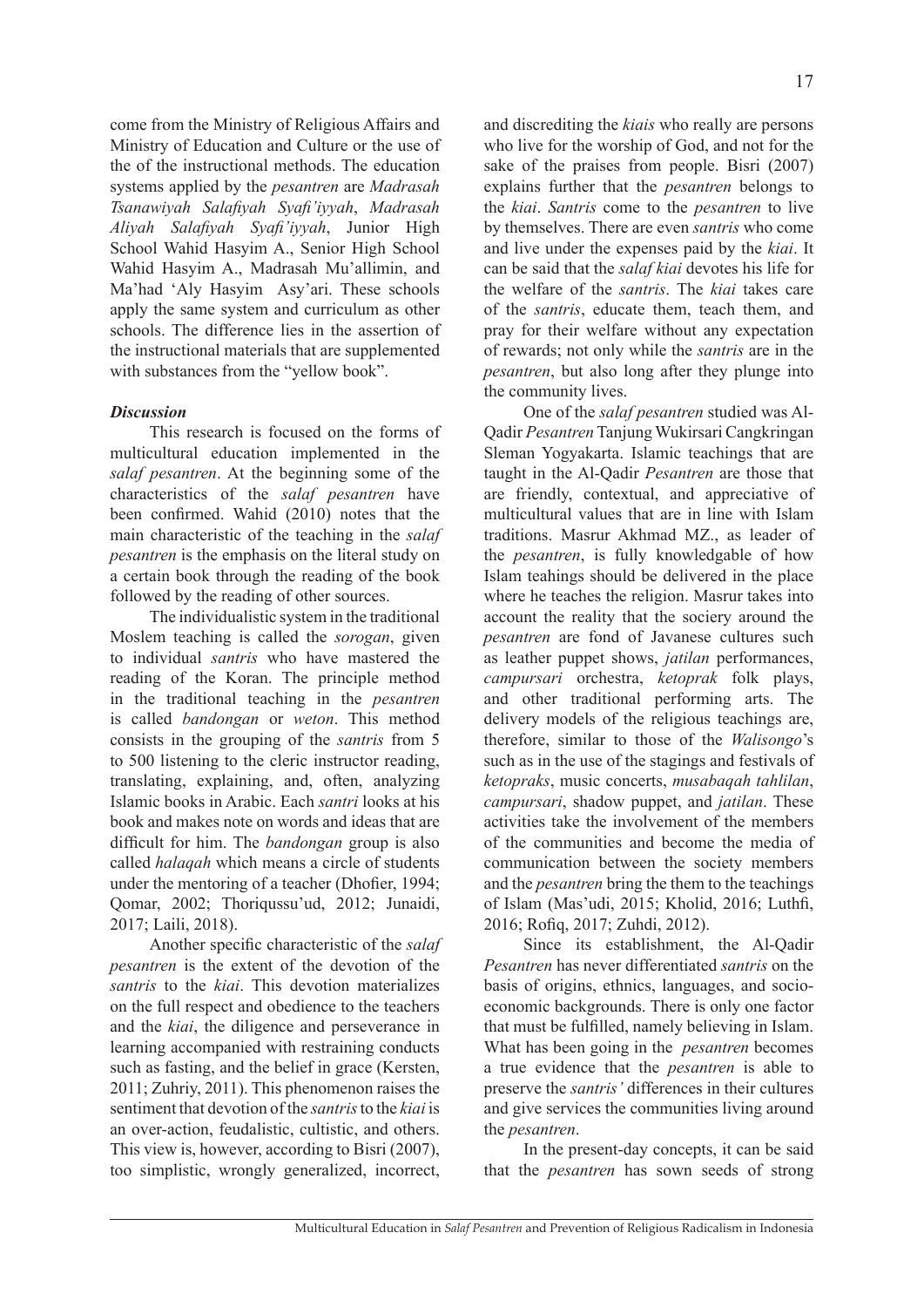multiculturalist education. The *pesantren* is built for the needs of people at large, without discriminating differences in their backgrounds. The word multiculturalism is derived from the morphemes multi- (many), culture, and -ism (ideology). Etymologically, it carries the meaning of the acknowledgement of the nature of human beings who live within their communities with their own unique cultures. Thus, every individual feels that they are being respected and having the responsibility to respect others in their community. The refusal of acknowledging one's needs is a root of discrimination of all kinds (Mahfud, 2009).

In Dar al-Tauhid *Pesantren* Marzuki Wahid and Husein Muhammad have given ideas and perspectives on the development of multicultural values in their *santris* whic has become valuable learning to them. In this case, the pesantren has, directly or indirectly, given the *santris* the learning to be different, accept differences, and have democratic and tolerant attitudes. By being able to accept differences in ideas, they are expected to understand wider diversities in religions, languages, ethnics, groups, and needs. The presence of *santris* from various regions suh as Medan, Jambi, Palembang, Lampung, East Nusa Tenggara, Indramayu, Brebes, and others is alone a feature in diversities. The phenomenon of the emergence of Islamic scholars called "liberalists" in the Dar al-Tauhid *Pesantren* is an interesting fact to discuss. The thoughts of Husein Muhammad and Marzuki Wahid that, in reality, can be said to deviate from the mainstream cultures of the *pesantren* have been responded upon by the *pesantren*, both by the *santris* and by the teachers; the chief *kiai*, Ibnu Ubaidillah, has seen it as an ordinary discourse. It is clear that balance can be seen in this *pesantren*; on one side, the *kiai* still cultivates the *salaf* thoughts and traditions of the teachers while, on the other side, he tends to take a moderate stance and other *kiais*, such as Husein Muhammad and Marzuki Wahid, can be said to have adopted the thoughts of modern scholars that can be said to be liberal (Muhammad, 2001; Muhammad & el-Qum, 2011; Wahid, Suwendi, & Zuhri, 1999; Manfaat, 2013; Wahid, 2014). Interaction can be seen, here, of different thoughts that will be beneficial to valuable culture and learning for the understanding of multiculturalism for all, both for the *santris* and for the teachers. Husein is on the same opinion with the idea that there are a personal space and a public space in the life of the community at large. Matters of faith and worships strictly personal to be accounted for to Allah himself, vertically. Meanwhile, the stances of Marzuki Wahid, as one of the Supervising Body of thesre not far apart from those of Husein Muhammad's.

The Raudlatuth Thalibin *Pesantren*, now headed by Mustofa Bisri, also promotes the intention for the *santris*, in particular, and community members. In general, to understand Islam in a *kaffah* ways, Islam that is inclusive, and Islam that accepts multicultural values. This is well-reflected in Mustofa Bisri himself, a *kiai* who has a vast perspective of Islam, from his thoughts that have been communicated in various moments. The cleris's inclusive ideas can be seen from many of his statements. If even by love and affection it is hard for the Prophet, *Rasulullah saw*., to accept his true teachings of faiths, he says, how would force and hate do that (Bisri, 2007). He further states that for Moslems, who expect to lead people to the true ways of Allah and to uphold His religion, there is no better way than following what Prophet Muhammad saw. does. It is not something too difficult to follow the footsteps of the Prophet for those who really understand people who humanize people (Bisri, 2007). On the other side, he further emphasizes, the formalization of Islam has been practiced by those who are radical and exclusive so that religion becomes an ideology whose conceptualizations are defined by particular political motivations (Bisri, 2010). A lot of the thoughts of Mustofa Bisri has also been revealed from his literary works through his many poems. His poetic works have been become topics of academic studies of scholars and students alike in the universities. Safitri (2017) showed that Mustafa Bisri's preaching thoughts had a wide influence on the preaching in Indonesia and is considered as a preacher who nurtures the people to spread goodness with the right method considering that Indonesian society is dominated by materialists. He established himself as a soothing and humanist scholar and easily accepted by many circles in Indonesia, like K.H. Yahya C. Staquf (the grandson).

In the Tebuireng *Pesantren*, from various understandings of his writings, Shalahuddin Wahid, the present cleric of the *pesantren*, it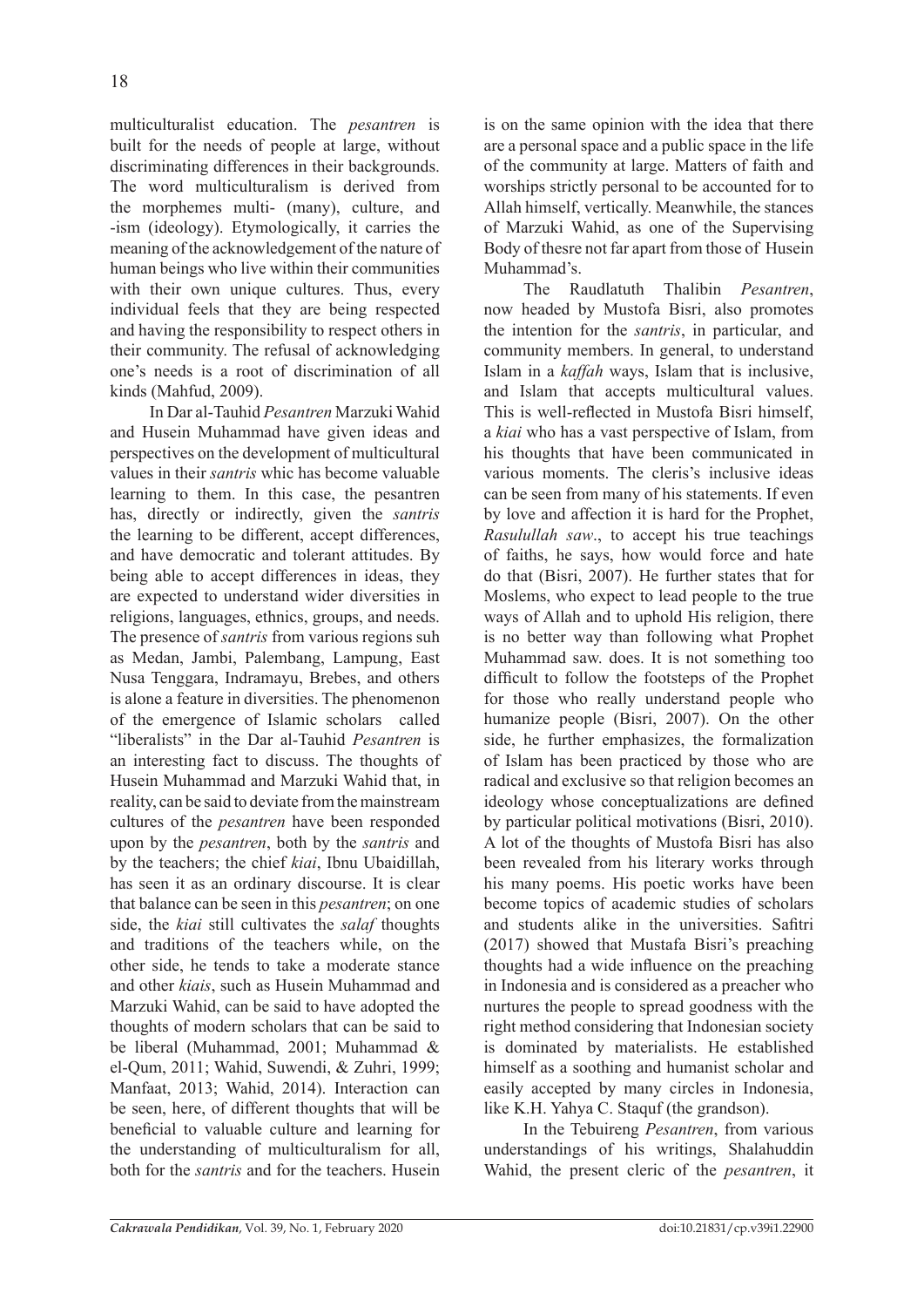is understood that he is one of the figures who advocates the importance of multicultural values. It is no wonder that his religious teaching one that is friendly and can be said to be "moderate Islam". All this can be seen from his writing in various mass media such as *Republika, Kompas, Media Indonesia,* and *Suara Karya*. His works have also been published in books such as *Negeri di Balik Kabut Sejarah*  (November, 2001) *(*Country Behind Historical Mist), *Mendengar Suara Rakyat* (September 2001) (*Listening to the Voice of the People*), *Menggagas Peran Politik NU* (2002) (*Analyzing Political Roles of NU*), *Basmi Korupsi, Jihad Akbar Bangsa Indonesia* (Nopember 2003) (*Eradicate Corruption, Big Struggle of the Indonesian Nation*), *Ikut Membangun Demokrasi, Pengalaman 55 Hari Menjadi Calon Wakil Presiden* (Nopember 2004) (*Taking Part in Democracy Building, 55-day Becoming Vicepresident Candidate*). The views and thoughts of Shalahuddin Wahid are generally not different from those of his brother, Abdurrahman Wahid (Gus Dur), concerning Islam and the state. Both advocate inclusive thoughts that highly value openness and diversity (Rosyidin, 2015).

In various occasions, Shalahuddin Wahid states the importance of multicultural values to be practiced, especially in the life of the state and nation of Indonesia. In his opinion, Pancasila must become the paradigm in in the life of the state and nation. In Indonesia, the nationalism and Islamism are like the two sides of the same coin; one cannot be separated from the other. Multicultural education will give students understanding on the treasure of the Indonesian nation in the form of the existing diversity. Through multicultural education, there will be realized the continuing Indonesian generation who will understand each other and work together albeit the different backgrounds in ethnicity, language, culture, and religion. Multicultural values can be learned in direct ways from formal schools and *madrasah diniyah* by the application of the formal curricula. Meanwhile, indirectly, these values can be learned by the *santris* from the cultures and traditions of the *pesantren* such as the modelling of the leaders and teachers, presentations of performing arts, interaction among the *santris*, the developing socio-religious thoughts, discussions of religious matters, dialogues with people of different ideas and opinions, and multicultural learning after the death of Abdurrahman Wahid who is buried in the area of the Tebuireng *Pesantren*. Still in an indirect way, multicultural values can also be learned from studies of the "yellow book" practiced in the pesantren.

From the practices of the multicultural education in the four *pesantrens*, identification can be made on the development of the *pesantren* multicultural education that can be used as a stepping stone for the program by other *pesantrens*. Table 1 below illustrates variations in the forms of multicultural education in the four *pesantrens*.

**Table 1. Forms of Multicultural Education in the Four** *Salaf Pesantren*

|    | No. Pesantrens      | <b>Forms of Multicultural</b>  |
|----|---------------------|--------------------------------|
|    |                     | <b>Education</b>               |
| 1. | Al-Qadir            | • Respect for local culture    |
|    | <i>Pesantren</i> of | • <i>Da'wah</i> using culture  |
|    | Sleman              | (art)                          |
| 2. | Dar al-Tauhid       | Respect for difference         |
|    | <i>Pesantren</i> of | Upholding tolerance            |
|    | Cirebon             | Teaching moderate              |
|    |                     | religion                       |
| 3. | Raudlatuth          | Teaching inclusive Islam       |
|    | Thalibin            | <b>Teaching peaceful Islam</b> |
|    | <i>Pesantren</i> of |                                |
|    | Rembang             |                                |
| 4. | Tebuireng           | • Teaching moderate and        |
|    | <i>Pesantren</i> of | friendly Islam                 |
|    | Jombang             | Teaching peaceful Islam        |
|    |                     | Integrating the teachings      |
|    |                     | of Islam and Pancasila         |
|    |                     | Respect for local culture      |
|    |                     |                                |

The variations in the forms of multicultural education in the four *pesantrens* can be explained as follows. 1) The development of multicultural education in the *pesantren* is highly influenced by the ideas and perspectives of the clerics; 2) Multicultural education in the *pesantren* is not taught through a specific subject matter course but through various situations, conditions, and practices that are plausible for the *santris* in peaceful ways without violence; 3) The learning method that is used to deliver the instructional materials must be of the inclusive approach that highly hold ups the spirit of *rahmatan lil'alamin,*  and not of the exclusive and radical approach; 4) The Islamic teachings given in the salaf *pesantren* must be those of the *kaffah* nature including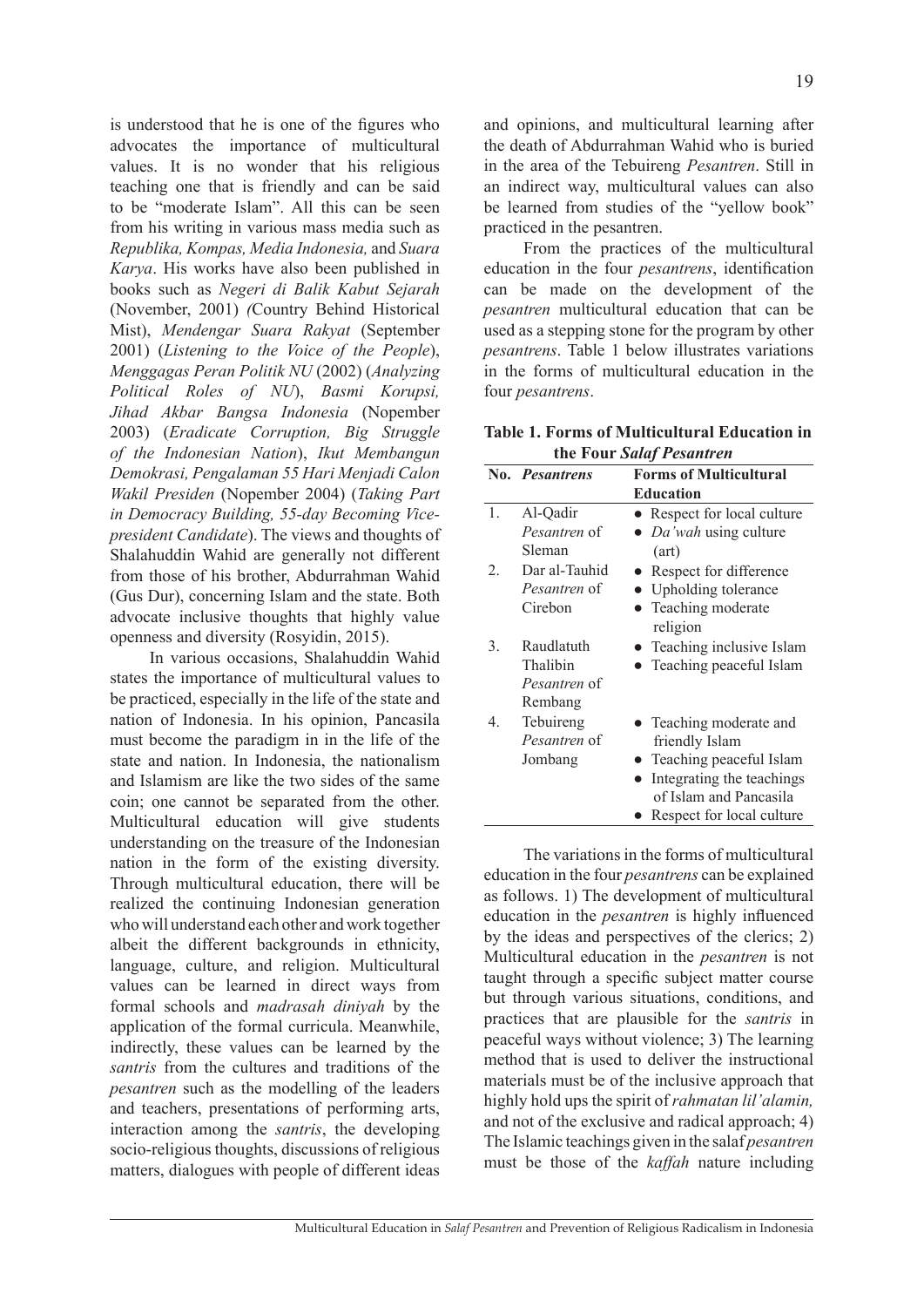faith, behaviour, and attitude that are adaptive and not against the local traditions around the *pesantren*; 5) The teaching of the religious materials in the *salaf pesantren* must adopt the model used by *Rasulullah saw.* and *Walisongo* that is characterized as tender and appreciative of the local cultures; and 6) Multicultural education teaches differences, diversities, and tolerance. The *pesantren* teaches the *santris* Islam knowledge and practices of different streams; they must respect the differences including those of faiths and practices. The conditions of *salaf pesantren* like this are almost the same as those in modern *pesantren* such as *Pondok Pesantren Modern* Gontor Ponorogo, East Java (Rochmat, 2002).

Of the values and characters of multicultural education attributed to the four *salaf pesantrens*, there are at least four core values that characterize multicultural education; namely appreciation towards the presence of cultural plurality in the community life, acknowledgement of the nature and essence of human rights, development of responsibility in the world community, and development of responsibility in the earth planet (Tilaar, 2009). Other multicultural values developed in the *salaf pesantren* are those of differences, diversities, and openness (Ghosh & Galczynski, 2014). It is also equally true that multicultural education carries the perspectives that acknowledge political, social, and economic realities that are experienced by individuals in their complex interactions that are culturally diverse reflecting the importance of culture, race, gender, ethnicity, religion and socio-economic status. In a wide frame, multicultural education involves all *santris* without discriminating their groups in terms of gender, race, culture, ethnicity, social stratum, and religion (Mahfud, 2009).

The implanting and strengthening of multicultural education, according to Tilaar (2009), should not be given in a specific separate lesson subject; instead, it must be integrated in relevant existing subjects such as social science education, language, civics, and moral education. Multicultural education is more appropriately treated as a learning process; in other words, it is a further development of the pluralistic culture in the environment of the school as a community body.

In Islamic perspectives, multicultural education cannot be detached from a

pluralistic concept so there emerges the term pluralist-multicultural Islam. This educational construction is built on the orientation of the process of initializing the awareness of religious pluralistic and religious multicultural. In a further extension, the education construction of pluralistmulticultural Islam can be positioned as part of a comprehensive and systemic effort to prevent ethnic-religious conflicts, religious radicalism, separatism, and national disintegration. The basic value of this education concept is tolerance (Naim & Sauqi, 2008).

The estuary of multicultural education is the growth of multiculturalism in the *santris*. Multiculturalism is an ideology that highly holds up cultural differences and a belief in the cultural pluralism as a texture of the society life. Multiculturalism becomes a bridge which will accommodate ethnic and cultural differences within the plural society (Broto, 2010). In the views of Islam, being plural and diverse is *sunnatullah,* the wish of God. It is accepted that the phenomenon of differences in religions and cultures of human beings from ancient time to now has been a fact that cannot be refuted. Diversities in religions and cultures can be expressed as religious and cultural pluralism. Meanwhile, the Koran is a holy scripture that has from the start described diversity as observable by vision as it is part of the unity of the creation of Allah (Ma'arif, 2009). In Islam, there truly is only one referential source; the Koran and Hadith; however, in phenomena, there are many faces of Islam. There are truly various groups and streams of Islam who have distinct characteristics from each other and who carry differences in their religious practices.

Multiculturalism in Islam has made this religion open and tolerant so that it is able to separate the believers from claims of truths that tend to be radical. This is one of the characteristics of inclusive Islam that is open to diversities of other believers based on the views that the other religions are world religions that bring goodness to their believers. In addition, inclusive Islam does not only show the realities of pluralism, but it also places active involvement in pluralism. On the other hand, exclusivism carries an attitude that views the faith, ideas, thoughts, and practices are the rightest while those of others are false, sinful, and must be avoided (Wijdan et al., 2007).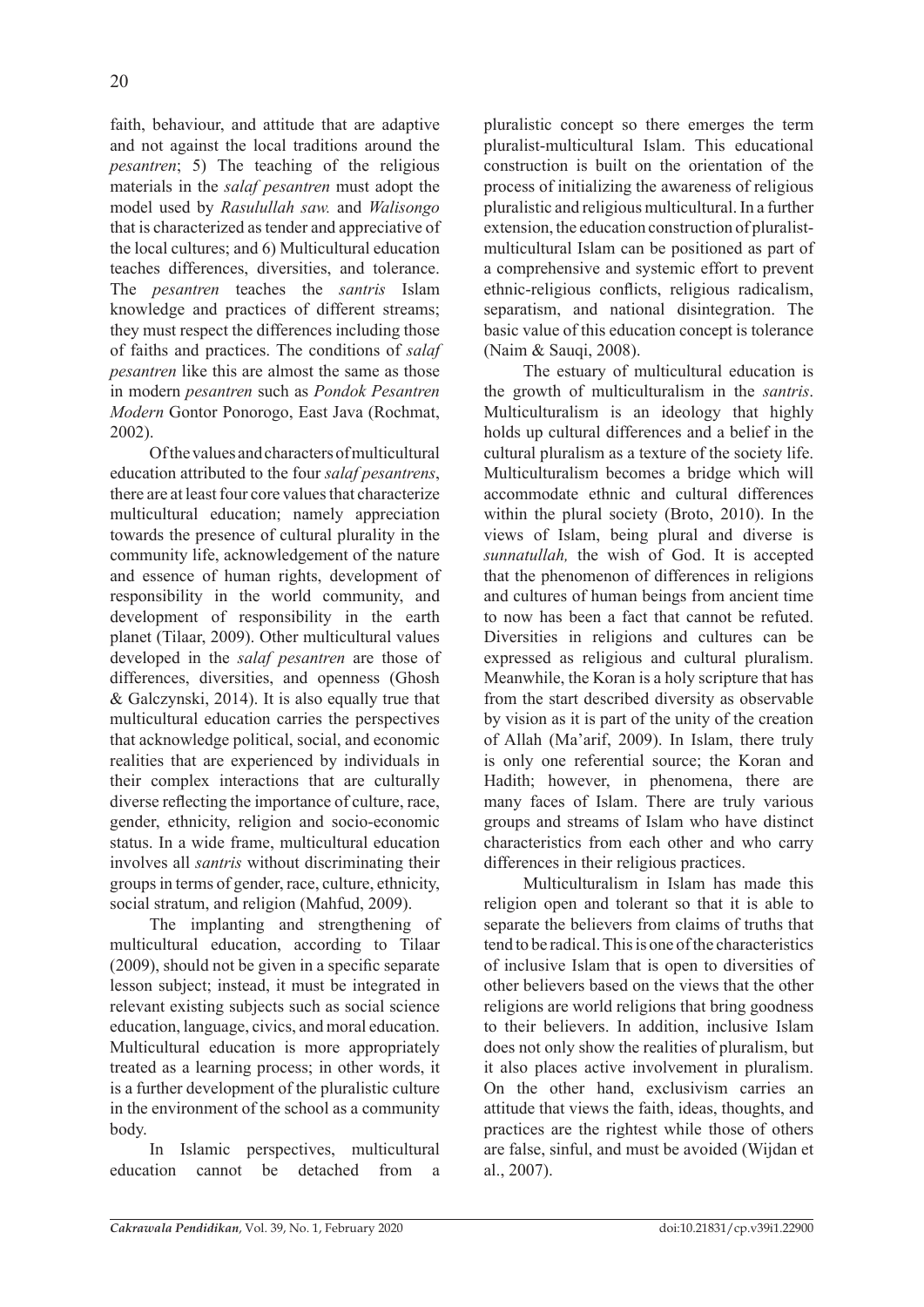After the Indonesian reformation period, it seems that radical religious movements appear to find the momentum to grow. Meanwhile, the groups and streams that practice traditional Islam rooted in the *salaf pesantren* tend to be close to the inclusive attitude, though not all. This inclusivism now tends to develop within these groups, especially in the circle of the youth since they have academic and *pesantren* education backgrounds. These groups are regarded as traditional Moslems since, their religious practices, they take Walisongo as their model. Walisongo, whose orientation is the Prophet Muhammad saw., becomes the direction of the *santris* (Sholeh, 2007; Mas'udi, 2015; Kholid, 2016; Zuhdi, 2012).

The emergence of radicalist movements in Indonesia are not solely prompted by theological or ideological matters, but they are also caused by other factors such as poverty, corruption, and globalization. Political turmoils and social deprivations also give shares in the polarization of religious intolerant undertakings (Mukodi, 2015). Rokhmad (2012) even comes to a conclusion that the growth and development of this radicalist movement are also advocated by activities of Moslem religious organizations in schools, materials of the religious education, and similar activities and instructional contents in the universities. Other studies also find empirical evidences that radicalist convictions develop in the vicinity of the university campuses due to the presence of many presentations and discussions carried out by radicalist Moslem groups in the university (Rijal, 2017). Therefore, in order to curb and, simultaneously, cut off the roots of this radicalism, each of the triggering variables must be eliminated and active efforts must be carried out for the running of religious education that is detached from radicalism and exclusivism.

The multicultural education practices carried out in the four *salaf pesantrens* are quite effective in giving the perspectives of Islam inclusivism to the *santris* so that they acquire the attitudes that are open and tolerant towards differences in streams, sects, and even religions. It is this type of multicultural education that is expected to be able to curb the growth and development of religious radicalism in Indonesia in which the seed beds have begun to be identified (Rohadi, 2017; Arifin, 2016; Raihani, 2012; Jamhari, 2003).

# **CONCLUSION**

The existence of *salaf* (traditional) *pesantren* that highly holds up multicultural values is in concordance with Indonesian cultures since Indonesia is built of societies diverse in religions, ethnics, and cultures. This condition has been shown and practiced in the four *salaf pesantrens* of the study. It is a good example of the implementation of multicultural education in the *pesantren*.

The formats and models of the multicultural education practiced in the *pesantrens* are varied. However, the four *pesantrens* have something in common. They highly hold up multicultural values. The practice of multicultural education in the four *pesantrens* is closely tied to the role of the cleric as the main actor in the program. The cleric's ideas and perspectives of inclusive, moderate, tolerant, and harmonious Islam brings the *pesantren* and *santris* to the Moslem religion which is friendly and *rahmatan lil'alamin*, giving grace to all beings, not that which is radical and stiff to embracers of other religions nor to cultures that develop in the vicinity of the *pesantrens*.

With the *pesantren* cultures that are gurded by the cleric, it will be hard for radical religious ideologies to grow and develop amongst the *santris*. The multicultural education practices that are implemented in the four *pesantrens* have shown to be able to constraint the growth and development of religious radicalism in the *pesantren* as well as in the midst of the society.

# **REFERENCES**

- Anshori, A. G. (2018). *Hukum perjanjian Islam di Indonesia: Konsep, regulasi, dan implementasi*. [Islamic treaty law in Indonesia: concept, regulation and implementation]. Yogyakarta: Gadjah Mada Press.
- Arifin, S. (2016). Islamic religious education and radicalism in Indonesia: Strategy of de-radicalization through strengthening the living values education. *Indonesian Journal of Islam and Muslim Societies*, *6*(1), 93-126. doi:10.18326/ ijims.v6i1.93-126.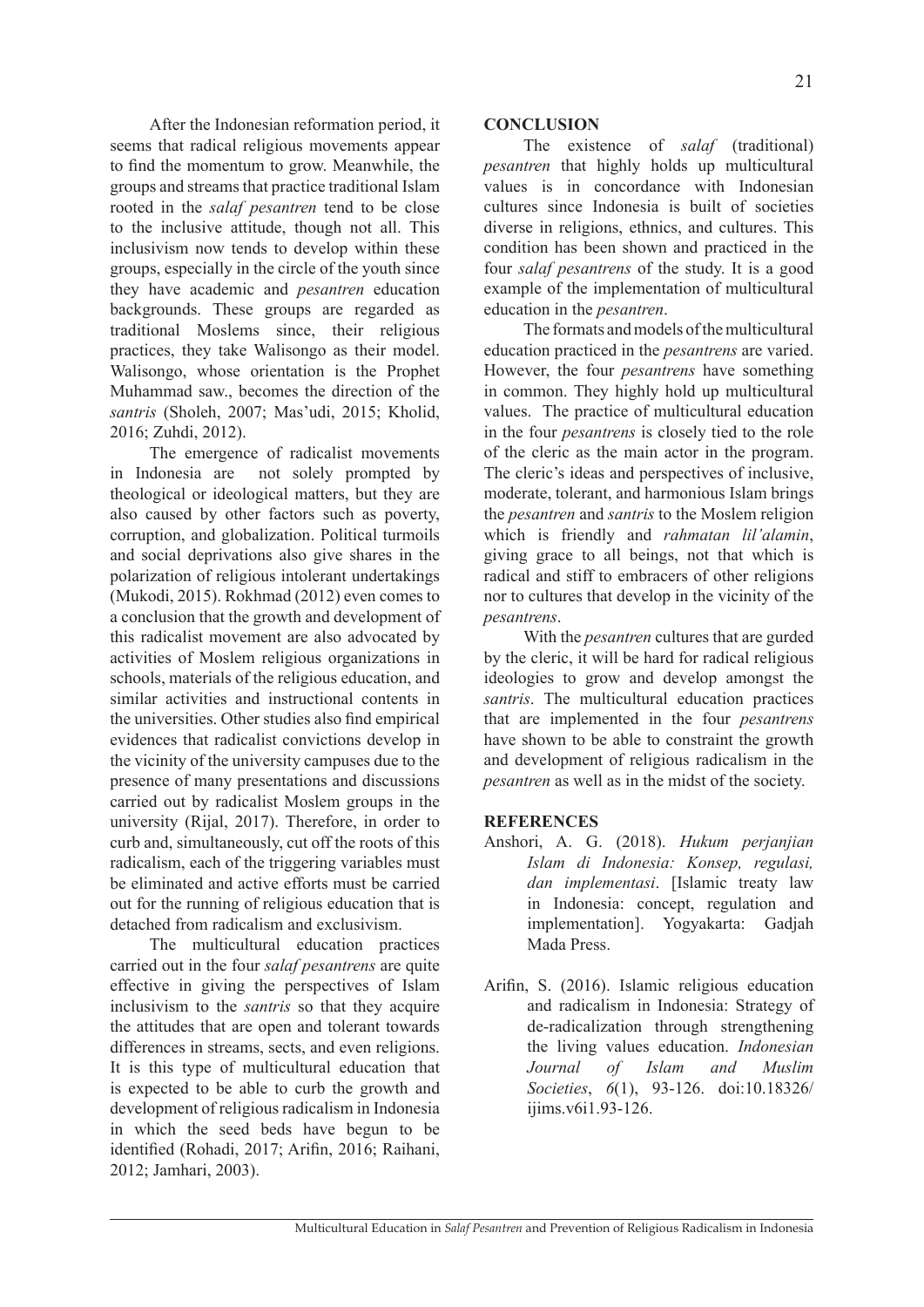- Armenia, R. (2016, February 4). 19 Pesantren terindikasi ajarkan radikalisme. [Pesantren are indicated to teach radicalism]. *CNN Indonesia.*  https://www.cnnindonesia.com/ nasional/20160203201841-20-108711/ bnpt-19-pesantren-terindikasi-ajarkanradikalisme.
- Bahruddin, E., Rosyadi, A. R., & Edy, E. (2018). Persepsi siswa madrasah tsanawiyah terhadap pendidikan multikultural keagamaan dalam penanggulangan radikalisme secara dini. [Madrasah tsanawiyah students' perceptions of religious multicultural education in tackling radicalism early]. *Edukasi Islami: Jurnal Pendidikan Islam*, *7*(2), 179-194. doi: 10.30868/ei.v7i2.271.
- Basri, H. H. (2014). Keragaman orientasi pendidikan di pesantren. [Diversity of educational orientation in pesantren]. *Dialog: Jurnal Penelitian dan Kajian Keagamaan*, *37*(2), 209-220. http:// jurnaldialog.abuporsolutions.com/index. php/dialog/article/view/67/44.
- Bisri, M. (2010). *Koridor renungan A. Mustofa Bisri*. [Reflection corridor A. Mustofa Bisri]. Jakarta: Kompas.
- Bisri, M. (2007, Juli-September). Pesantren dan pendidikan. [Pesantren and education]. *Tebuireng*, Edisi 1/Tahun I.
- Broto, A. L. (2010, January 10). Pluralisme dan multikultural. [Pluralism and multiculturalism]. *Kompasiana.* https:// www.kompasiana.com/anjrah\_lelono\_ broto/54ff50ada33311ad4c50fbaa/ pluralisme-dan-multikultural.
- Darmadji, A. (2011). Pondok pesantren dan deradikalisasi Islam di Indonesia. [Pesantren and Islamic de-radicalization in Indonesia]. *Millah: Jurnal Studi Agama*, *11*(1), 235-252. doi:10.20885/ millah.vol11. iss1. art12.
- Dhofier, Z. (1994). *Tradisi pesantren: Studi tentang pandangan hidup kyai*. [The tradition of pesantren: The study of the clerics' outlook on life]. Jakarta, Indonesia: LP3ES.
- Ghosh, R., & Galczynski, M. (2014). *Redefining multicultural education: Inclusion and the right to be different*. Toronto: Canadian Scholars' Press.
- Jamhari, J. (2003). Mapping radical Islam in Indonesia. *Studia Islamika*, *10*(3), 1-28. doi:10.15408/sdi.v10i3.622.
- Junaidi, K. (2017). Sistem pendidikan pondok pesantren di Indonesia: Suatu kajian sistem kurikulum di Pondok Pesantren Lirboyo. [Pesantren education system in Indonesia: A study of the curriculum system at Lirboyo Islamic Boarding School]. *ISTAWA*, *2*(1), 95-100. doi:10.24269/ijpi.v2i1.364.
- Kersten, C. (2011). Cosmopolitan muslim intellectuals and the mediation of cultural Islam in Indonesia. *Comparative Islamic Studies*, *7*(1-2), 105-136. doi:10.1558/cis. v7i1–2.105.
- Kholid, A. I. (2016). Walisongo: Eksistensi dan perannya dalam Islamisasi dan implikasinya terhadap munculnya tradisitradisi di tanah Jawa. [Walisongo: Its existence and role in Islamization and its implications for the emergence of traditions in the land of Java]. *JURNAL TAMADDUN*, *1*(1), 1-47. doi:10.24235/ tamaddun.v1i1.934.g684.
- Kusmanto, T. Y., Fauzi, M., & Jamil, M. M. (2015). Dialektika radikalisme dan anti radikalisme di pesantren. [The dialectics of radicalism and anti-radicalism in pesantren]. *Walisongo: Jurnal Penelitian Sosial Keagamaan*, *23*(1), 27-50. doi:10.21580/ws.23.1.221.
- Laili, K. (2018). Metode pengajaran di pesantren dan perkembangannya. [Teaching methods in pesantren and their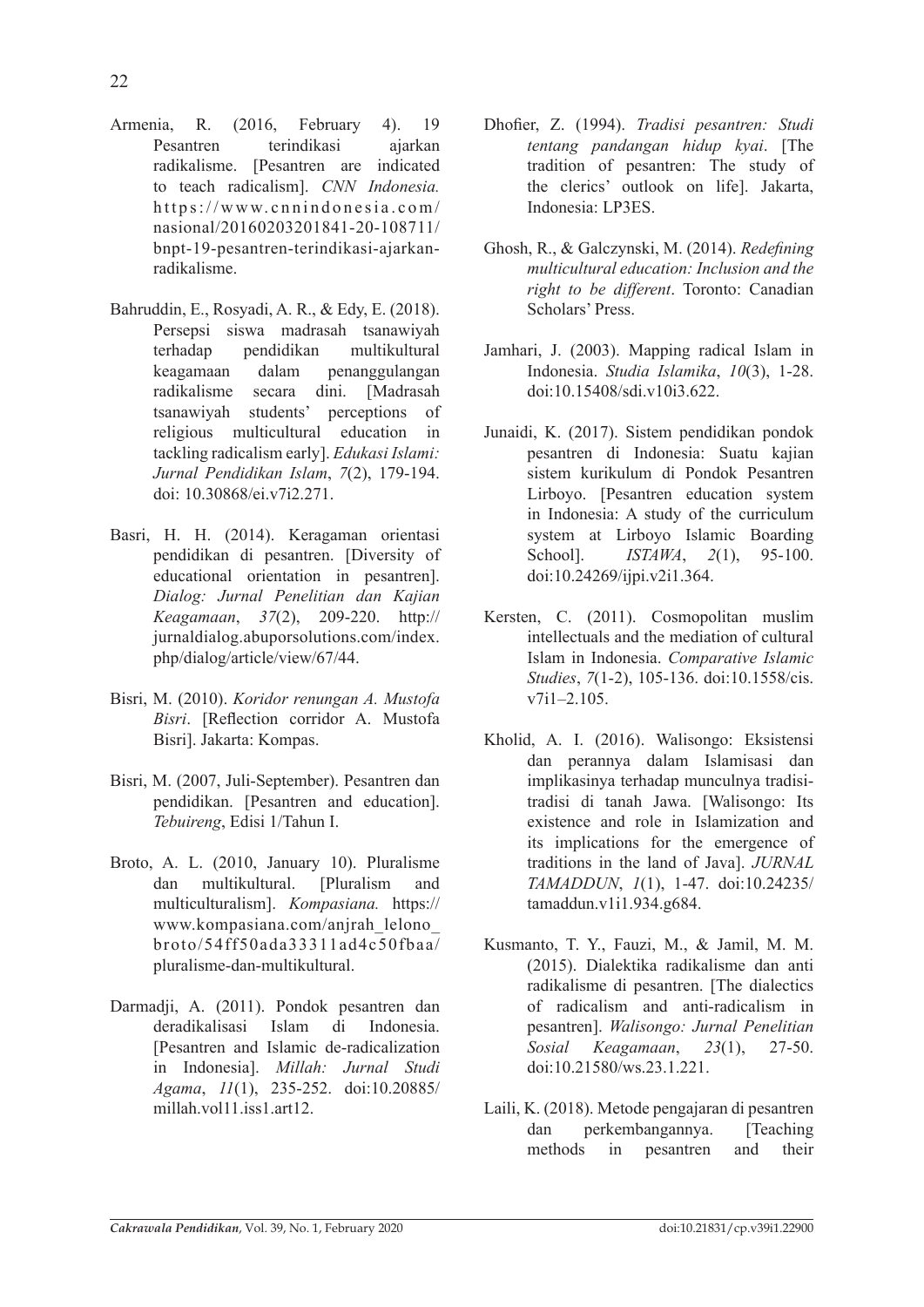development]. *Al Iman: Jurnal Keislaman dan Kemasyarakatan*, *2*(1), 390-406. http://ejournal.kopertais4.or.id/madura/ index.php/aliman/article/view/3197/2368.

- Luthfi, K. M. (2016). Islam nusantara: Relasi Islam dan budaya lokal. [Nusantara Islam: Relations between Islam and local culture]. *SHAHIH: Journal of Islamicate Multidisciplinary*, *1*(1), 1-12. doi:10.22515/shahih.v1i1.53.
- Ma'arif, A. S. (2009). *Islam dalam bingkai keindonesiaan dan kemanusiaan: Sebuah refleksi sejarah.* [Islam in the frame of Indonesianity and humanity: A reflection of history]. Bandung: Mizan.
- Ma'arif, S. (2011). Dinamika pesantren kontemporer. [The dynamics of contemporary pesantren]. *Millah: Jurnal Studi Agama*, *11*(1), 29-49. doi:10.20885/ millah.vol11. iss1. art2.
- Mahfud, C. (2009). *Pendidikan multikultural*. [Multicultural education]. Yogyakarta: Pustaka Pelajar.
- Maksum, A. (2015). Model pendidikan toleransi di pesantren modern dan salaf. [Model of tolerance education in modern pesantren and salaf]. *Jurnal Pendidikan Agama Islam (Journal of Islamic Education Studies)*, *3*(1), 81-108. doi:10.15642/ jpai.2015.3.1.81-108.
- Manfaat, B. (2013). Praktik pendidikan multikultural di Pondok Pesantren Dar al-Tauhid Cirebon. [The practice of multicultural education in the Pesantren Dar al-Tauhid Cirebon]. *Holistik*, *14*(1), 35-54. doi:10.24235/holistik.v14i1.161.
- Masduqi, I. (2013). Deradikalisasi pendidikan Islam berbasis khazanah pesantren. [Deradicalization of Islamic education based on the pesantren]. *Jurnal Pendidikan Islam*, *2*(1), 1-20. doi:10.14421/ jpi.2013.21.1-20.
- Mas'udi, M. U. (2015). Dakwah nusantara: Kerangka harmonis dakwah Walisongo dalam diseminasi ajaran Islam di Nusantara. [Nusantara da'wah: A harmonious framework of Walisongo propaganda in the dissemination of Islamic teachings in the archipelago]. *AT-TABSYIR STAIN Kudus*, *3*(2), 279-298. doi:10.21043/at-tabsyir.v3i2.1648.
- Miles, M. B. & Huberman, A. M. (1992). *An expanded sourcebook qualitative data analysis (2nd ed.).* California, CA: Sage Publications.
- Mohammad, J. (2010). *Pesantren dan pendidikan multikulturalisme*. [Pesantren and multicultural education]. http:// buntetpesantren.org/index.php.
- Mufid, A. S. I. (2013). Radikalisme dan terorisme agama, sebab dan upaya pencegahan. [Religious radicalism and terrorism, causes and prevention efforts]. *Harmoni*, *12*(1), 7-17. http://jurnalharmoni.kemenag.go.id/ index.php/harmoni/article/view/190/159.
- Muhammad, H. (2001). *Fiqh perempuan: Refleksi kiai atas wacana agama dan gender*. [Figh of women: Reflections] on scholars for religious and gender discourse]. Yogyakarta: LKiS.
- Muhammad, H. (2004). *Islam agama ramah perempuan: Pembelaan kiai pesantren*. [Islam-friendly religion: The defense of boarding schools]. Yogyakarta: LKiS.
- Muhammad, H. & el-Qum, M. A. (2011).*Mengaji pluralisme kepada mahaguru pencerahan*. [The study of pluralism on enlightenment majors]. Bandung: Penerbit Mizan.
- Mukodi. (2015). Pondok pesantren dan upaya deradikalisasi agama. [Pesantren and religious deradicalization efforts]. *Walisongo: Jurnal Penelitian Sosial Keagamaan, 23*(1), 89-112*.* doi:10.21580/ ws.23.1.224.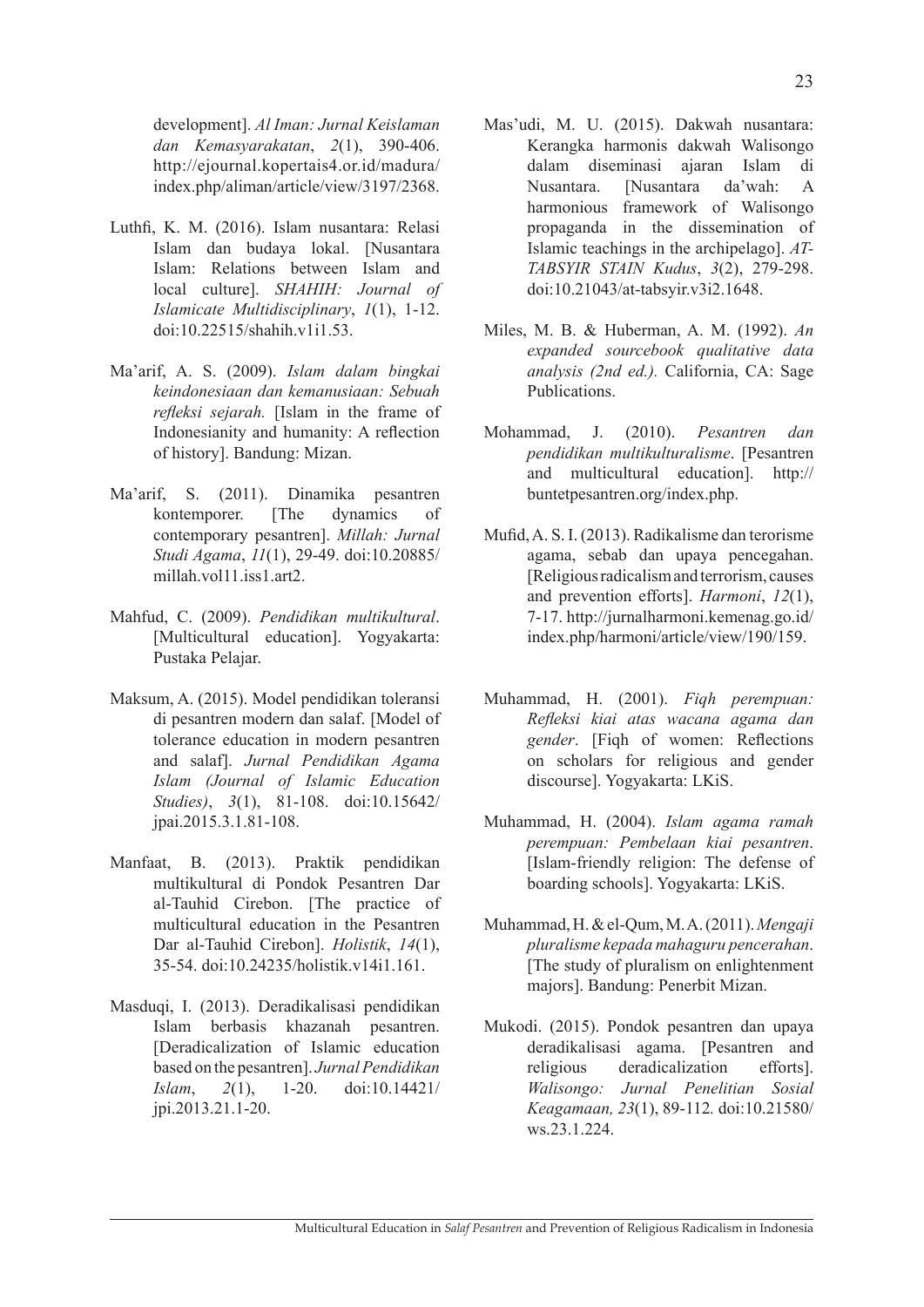- Naim, N. & Sauqi, A. (2008). *Pendidikan multikultural: Konsep dan aplikasi*. [Multicultural education: Concepts and applications]. Yogyakarta: Ar-Ruzz Media.
- Qomar, M. (2002). *Pesantren: Dari transformasi metodologi menuju demokratisasi institusi*. [Pesantren: From methodology transformation to institution democratization]. Surabaya: Erlangga.
- Raihani. (2012). Report on multicultural education in pesantren. *Compare: A Journal of Comparative and International Education*, *42*(4), 585-605. doi:10.1080/0 3057925.2012.672255.
- Rijal, S. (2017). Radikalisme kaum muda Islam terdidik di Makassar. [Radicalism of educated muslim youth in Makassar]. *Al-Qalam*, *23*(2), 335-345. doi: 10.31969/alq. v23i2.434.
- Rochmat, S. (2002). Dinamika Pondok Pesantren Gontor dalam modernisasi. [The dynamics of the Pesantren Gontor in modernization]. *Jurnal Penelitian Humaniora, 7*(2), 27- 46. https://journal.uny.ac.id/index.php/ humaniora/article/view/5469/4759.
- Rofiq, A. C. (2017). Dakwah kultural Bathoro Katong di Ponorogo. [The Da'wah cultural Bathoro Katong in Ponorogo]. *ISLAMUNA: Jurnal Studi Islam*, *4*(2), 304-316. doi: 10.19105/ islamuna.v4i2.1593.
- Rohadi, T. (2017). Deradicalization through multicultural and local wisdom literacies based teaching model at salaf and kholaf pesantren in West Java. *Ijtimā'iyya: Journal of Muslim Society Research*, *2*(1), 21-42. doi:10.24090/ijtimaiyya. v2i1.1050.
- Rokhmad, A. (2012). Radikalisme Islam dan upaya deradikalisasi paham radikal. [Islamic radicalism and efforts to deradicalize radicalism]. *Walisongo: Jurnal Penelitian Sosial Keagamaan*, *20*(1), 79-114. doi: 10.21580/ws.20.1.185.
- Rosyidin, M. A. (2015, January 21). Biografi pengasuh Pesantren Tebuireng periode ketujuh K.H. Salahuddin Wahid (2006-sekarang). [Biography of the caregiver of Pesantren Tebuireng for the seventh period K.H. Salahuddin Wahid (2006-present)]. *Tebuireng Media Group*. https://tebuireng.online/kh-salahuddinwahid/.
- Safitri, P. N. (2017). *Studi pemikiran dakwah KH. Mustofa Bisri dalam buku Membuka Pintu Langit* (Doctoral dissertation, UIN Walisongo). [Study of missionary thought KH. Mustofa Bisri in the Opening the Door of Heaven book]. http://eprints. walisongo.ac.id/id/eprint/7109.
- Salamé, G. (1997). Islam and Politics in Saudi Arabia. *Arab Studies Quarterly*, *9*(3), 306-326. https://www.jstor.org/ stable/41857933.
- Samsuri, S. & Marzuki, M. (2016). Pembentukan karakter kewargaan multikultural dalam program kurikuler di madrasah aliyah se-Daerah Istimewa Yogyakarta. [The formation of the character of multicultural citizenship in the curricular program in madrasas aliyah throughout Yogyakarta Special Region]. *Cakrawala Pendidikan*, *35*(1), 24-32. doi:10.21831/cp.v1i1.8362.
- Sasongkojati, A. (2016). *Countering Islamic radicalization Indonesian experiences*. (Technical Report No. AD1037659). Air War College, Air University Maxwell AFB United States. https://apps.dtic.mil/ dtic/tr/fulltext/u2/1037659.pdf.
- Sholeh, B. (Ed.). *Budaya damai komunitas pesantren.* [The peaceful culture of the pesantren community]. Jakarta: LP3ES.
- Srimulyani, E. (2012). *Women from traditional Islamic educational institutions in Indonesia: Negotiating public spaces*. Amsterdam: Amsterdam University Press.
- Steenbrink, K. A. (1994). *Pesantren, madrasah, sekolah: Pendidikan Islam dalam kurun modern.* [Pesantren, madrasah, school: